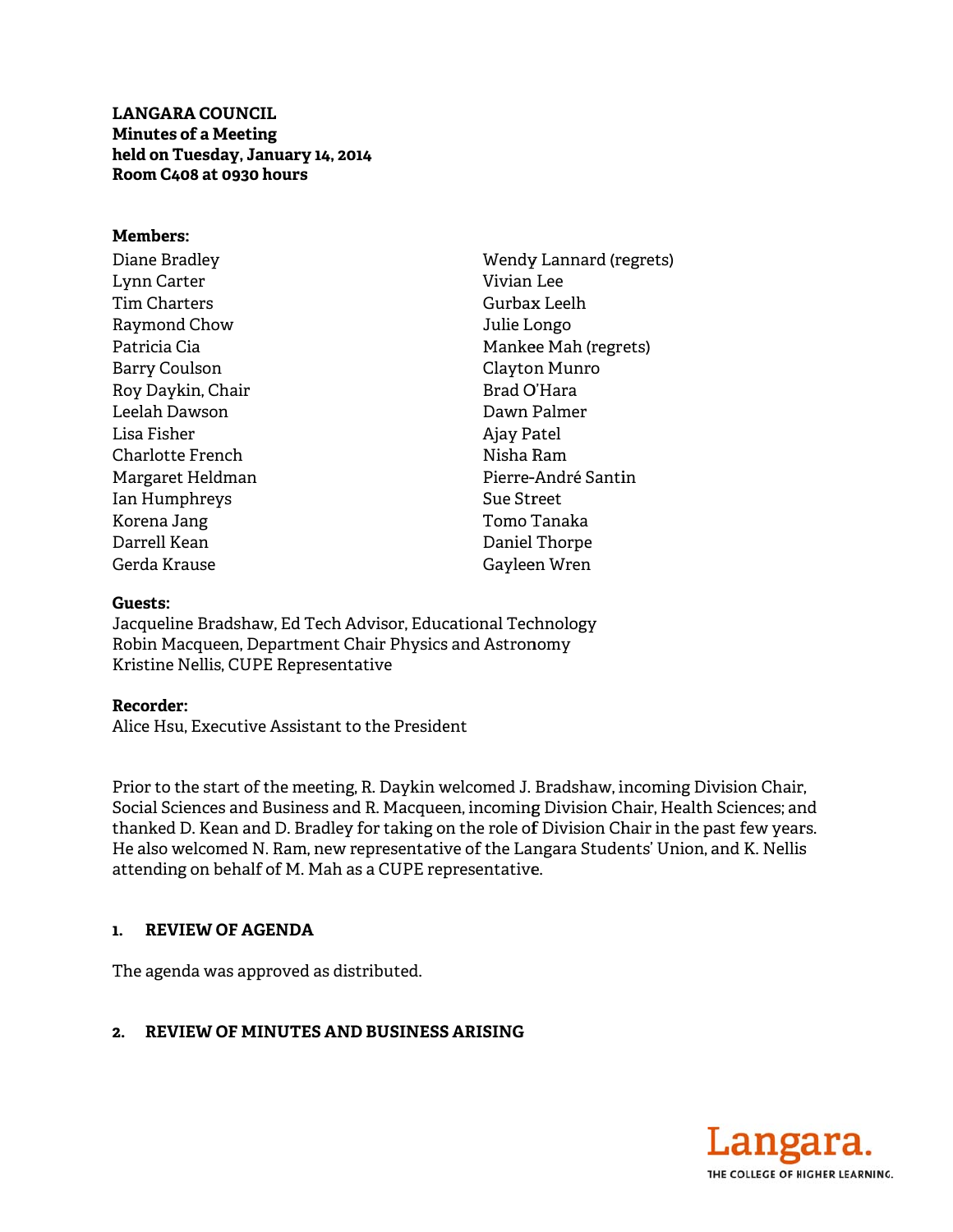# a) Draft Minutes of the Meeting held on December 10, 2013

The minutes attached to the agenda were approved with the following changes:

- Item 3 a) add "implementation" in front of "process" where two places mention "the speed of the process" in the third paragraph
- Item  $3a$ ) change "simplexity" to "complexity" in the third paragraph.
- Item 6 b) change "January 2013" to "January 2014" in the third paragraph.
- Item 6 b) change "150 international students" to "150 FTE" in the sixth paragraph
- Under Other, change the previous artwork title to "Placebo 4.9" and add "Little Shadows" as the title for the new artwork piece.

## 3. STANDING ITEMS

# a) Banner Next Generation Project Update

C. French advised that the electronic transcript exchange with UBC is moving forward with testing. The target for moving to parallel testing in production is early February. The building of the transfer articulation tables for UBC to Langara is continuing with the goal of completion by the end of March 2014.

In response to questions around the status of the Banner Next Generation Project, R. Daykin advised that the project has turned out to be a far larger process than initially envisioned due to the Student Information module of Banner being highly modified over a long period of time. Although the project has not been completed, the College is taking a break as the software company, Ellucian, is moving to new technology and making some significant changes in their software. During the break, the College will continue to work on other IT systems that need to be addressed.

R. Daykin also advised that there have been discussions around doing the work on a shared basis with other institutions experiencing the same challenges. However, it is unsure if this will work for Langara because of the significant modifications existing in our system.

R. Daykin further advised that the work that has been done for the project is necessary. C. French suggested that she and B. Coulson provide a summary of what has been accomplished for the project to the next Langara Council meeting.

R. Daykin noted that work is being done on a governance structure for our IT system and, once it is ready, it will be brought back to the group for information, comments, and feedback.

In response to a question around the impact of the Business Process Review, R. Daykin advised that the majority of the Business Process Review has nothing to do with Banner and there will be more time to focus on other things that have been consumed by the Banner Next **Generation Project.** 

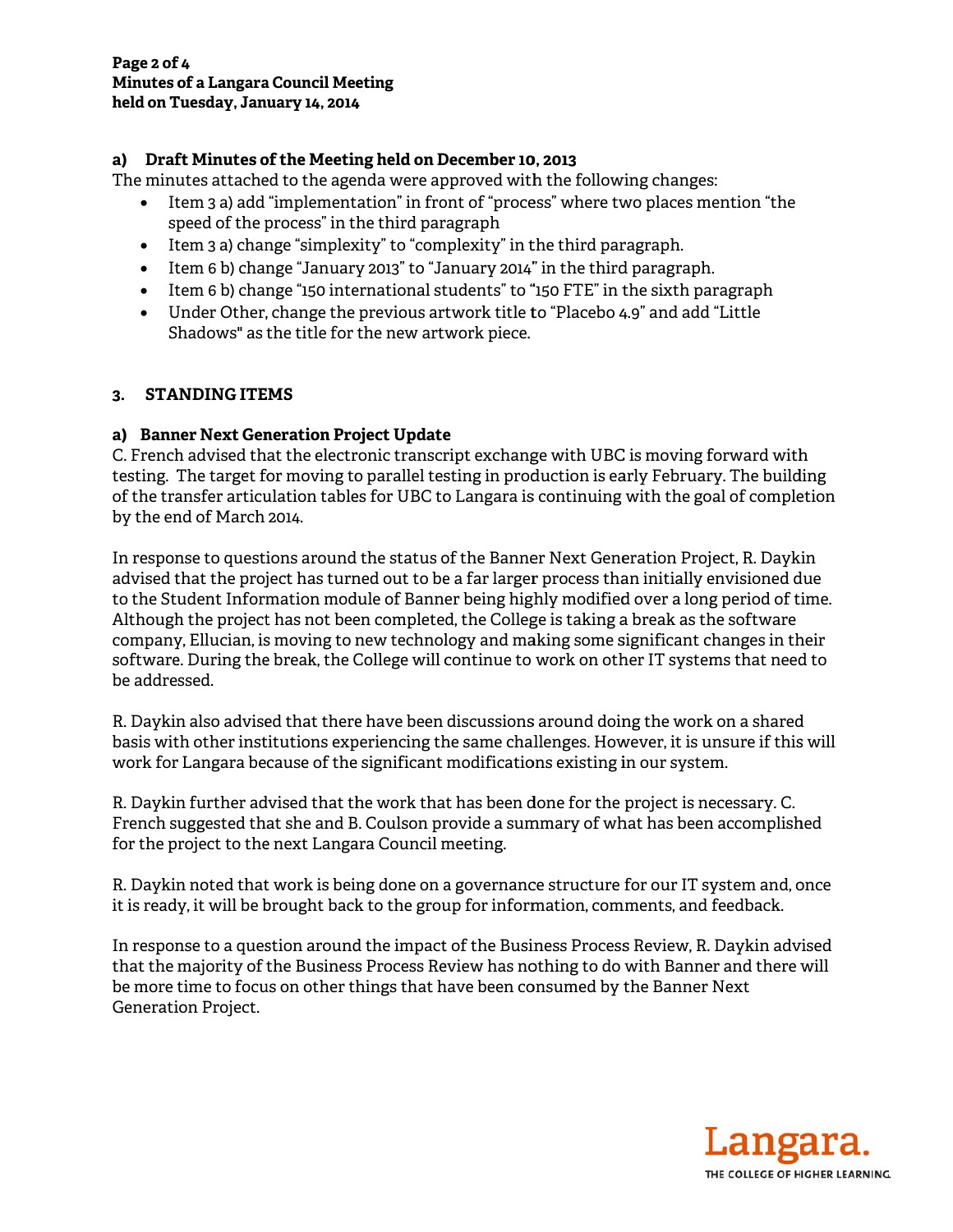# **b) Build ding Update**

B. Coulson advised that we have reached an agreement with the City of Vancouver on the extension of the Community Amenity Contributions Agreement and are working on negotiating two service agreements that the City of Vancouver requires – widen the side walk in front of 49<sup>th</sup> avenue and improve the bike lanes on Ontario Street. Both agreements contain an indemnity clause that has not received the required provincial approval.

# **4. CURR RICULUM IT TEMS**

## **a) Educ cation Counc cil Meeting h held on Nov vember 19, 20 013**

G. Krause referred to the summary report of the Education Council meeting held on November 19, 2013 and highlighted a new Post Degree Diploma in Nursing Practice in Canada, which is a 2-year credential. Students will apply through a partner organization in India and study at Langara. G. Krause also noted that the Post Degree Certificate in Nursing Leadership and Management under Program Changes is an exit credential after the first year if a student decides not to complete the entire 2-year Post Degree Diploma program.

G. Krause also highlighted the Citation in Latin American Studies under New Program Proposals, a number of History courses around Islam under New Courses, and a new certificate program under Information Items, Continuing Studies - Organic Landscape Management that allows students to become eligible for a Diploma in Organic Land Care through Gaia College.

The Education Council summary report for November 19, 2013 was received for information.

## **5. FOR A ACTION**

## **a) Revis sed Terms o of Reference e**

R. Daykin referred to the Langara Council Terms of Reference attached to the agenda and advised that the only change is from a three week rotation to once a month to work with the meeting schedule of the Langara Leadership Team that is comprised of Vice-Presidents, Deans, and Directors and meets on opposite two weeks cycle. The less meeting frequency will also help to generate a fuller agenda.

The revised Langara Council Terms of Reference was approved by consensus.

## **6. FOR I INFORMAT TION**

## **a) Budg get Update**

B. Coulson provided an update on the 2014/15 Budget development noting that the total shortfall is still approximately \$2.5 million, but this is subject to revision. A list of budget additions is still being compiled. The intention is to bring the full package for discussion on how to close the gap at the next Langara Council meeting in February 2014.